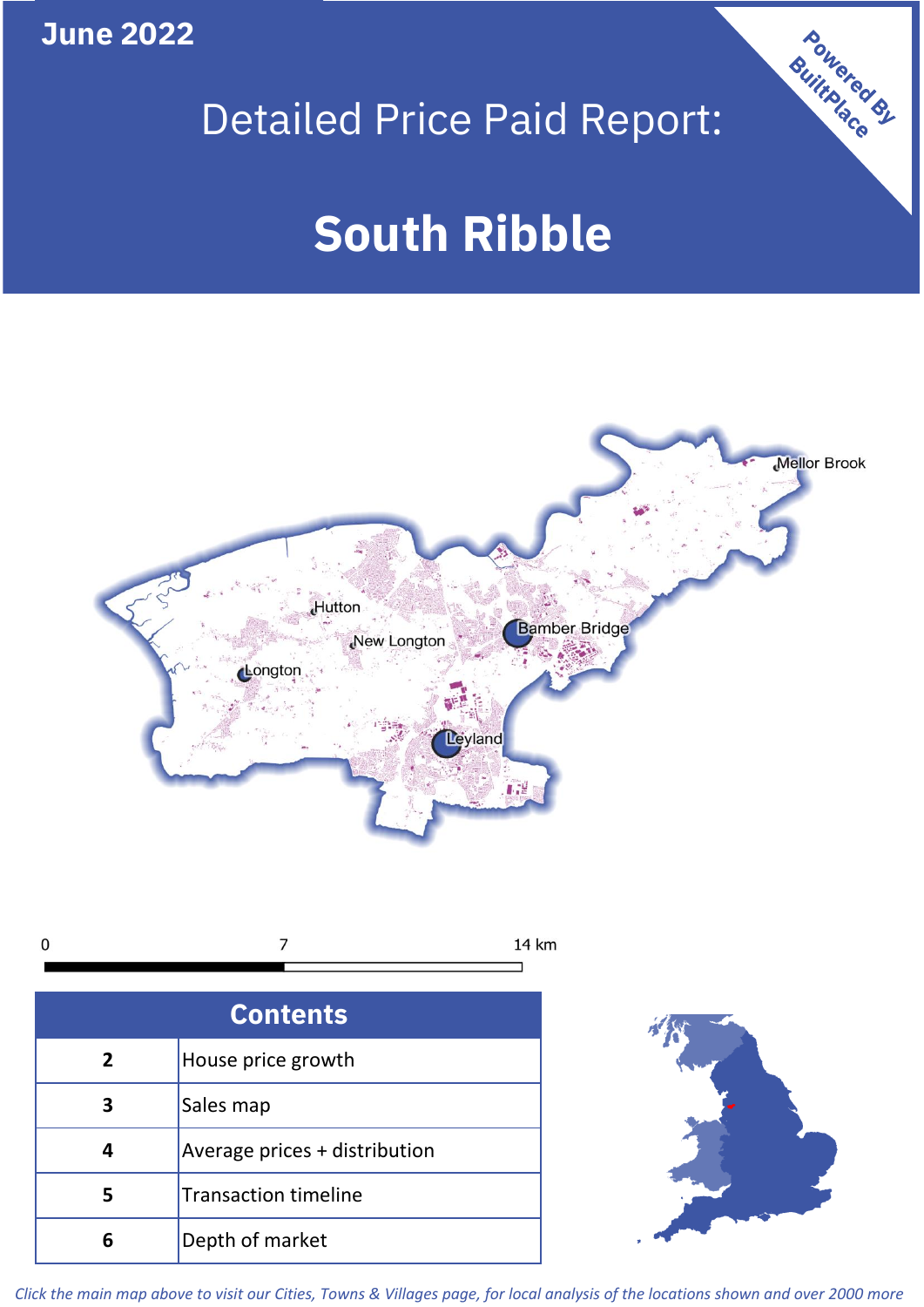### **Headline Data**

|                     | <b>Current level</b> | 3 month  | <b>Annual</b> | 5 year | 10 year |
|---------------------|----------------------|----------|---------------|--------|---------|
| <b>House prices</b> | £202,679             | 2.0%     | 11.4%         | 24.4%  | 41.5%   |
| <b>Transactions</b> | 1,952                | $-10.1%$ | 13.8%         | 3.0%   | 56.8%   |

## **House Price Growth (April 2022 data)**

#### *Annual Change in House Prices*



House prices in South Ribble grew by 11.4% in the 12 months to April 2022 (based on 3-month smoothed data). By comparison national house prices grew by 10.7% and prices in the North West grew by 11.0% over the same period.

South Ribble house prices are now 19.3% above their previous peak in 2007, compared to +36.0% for the North West and +52.9% across England.



#### *Year-To-Date Change in House Prices, December to April*

Local prices have grown by 2.0% in 2022 so far, compared to growth of 1.2% over the same period last year.

#### *Source: OS OpenData; UK House Price Index (Contains HM Land Registry data © Crown copyright)*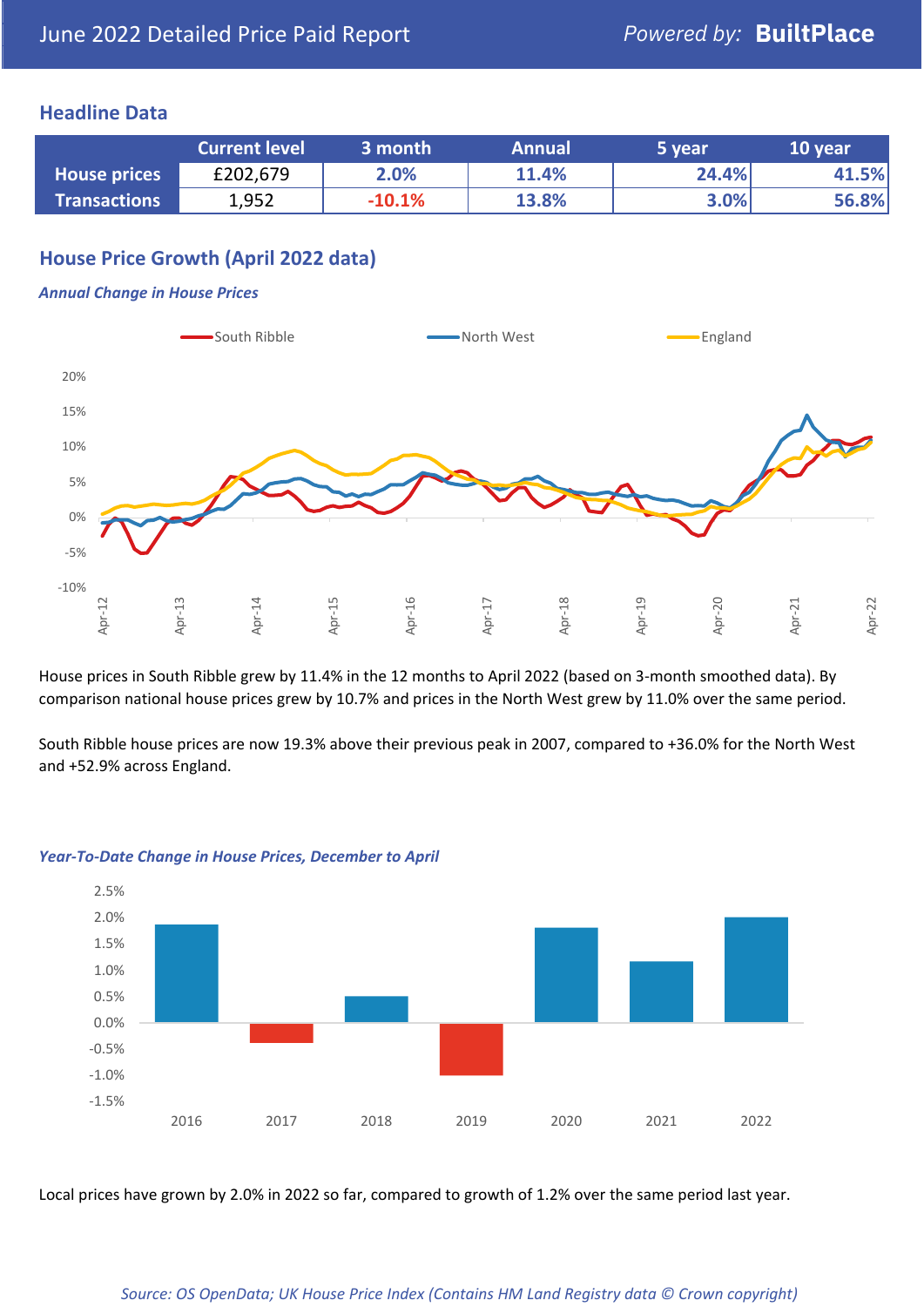## **House Price Map**

*12 months to April 2022*



*Each point is one postcode, coloured by the average value relative to all sales in this local authority (price bands are LA-specific quintiles).*

## **Map Key**

| 1st quintile / lowest 20%  |
|----------------------------|
|                            |
|                            |
|                            |
| 5th quintile / highest 20% |
|                            |

*Source: OS OpenData; UK House Price Index (Contains HM Land Registry data © Crown copyright)*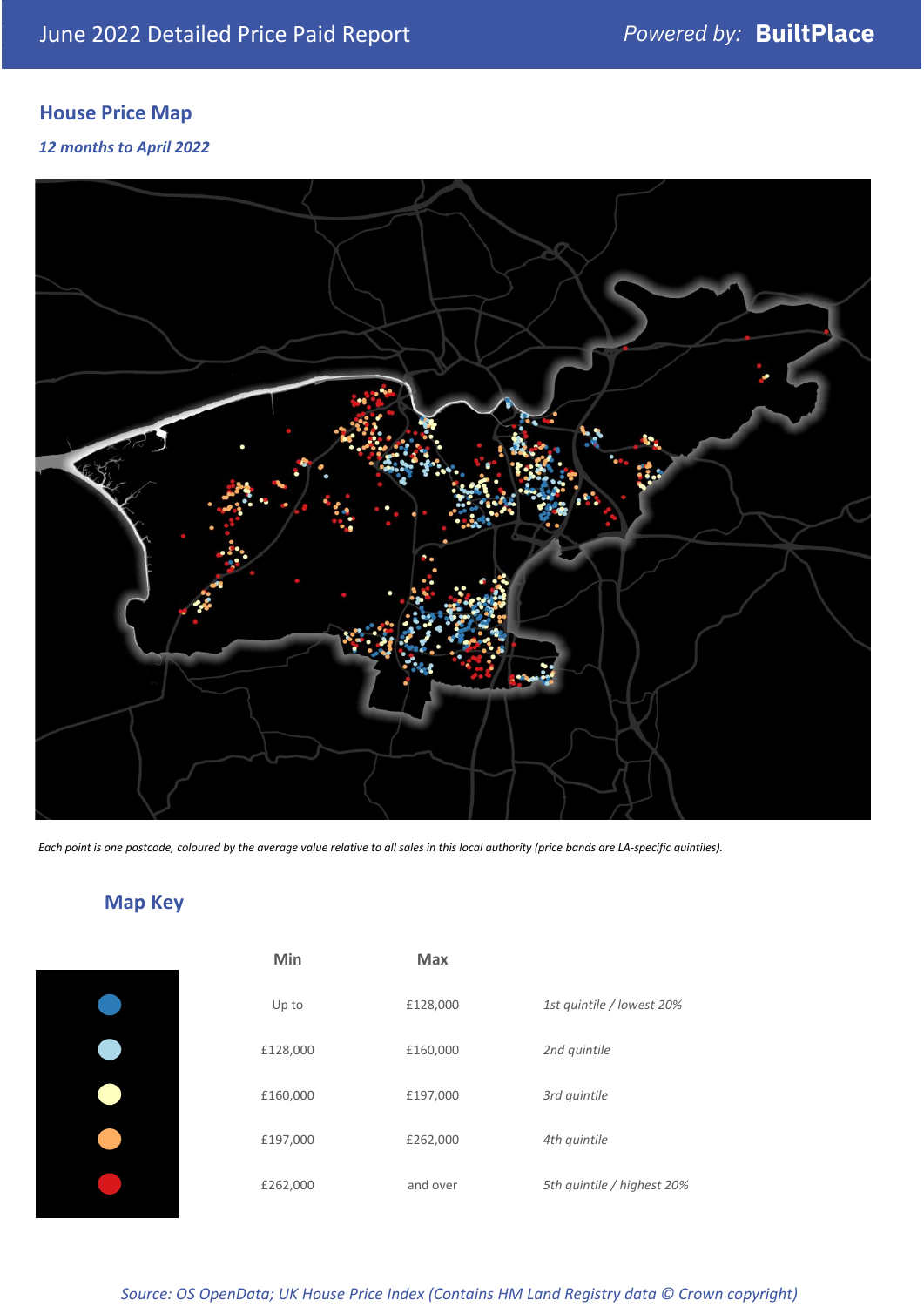## **Average House Price by Property Type**

#### *12 months to April 2022*



|                 | <b>New</b>           | <b>Second hand</b> |  |  |
|-----------------|----------------------|--------------------|--|--|
| <b>Flat</b>     | No recorded<br>sales | £110,861           |  |  |
| <b>Terraced</b> | £168,995             | £137,354           |  |  |
| Semi-detached   | £194,895             | £186,605           |  |  |
| <b>Detached</b> | £261,940             | £316,825           |  |  |

## **House Price Distribution by Year**

*All properties, by price band and calendar year (2020 = year to date)*

|                    | 1997 | 2002 | 2007 | 2012 | 2017 | 2019 | 2020 |
|--------------------|------|------|------|------|------|------|------|
| <b>Under £100k</b> | 94%  | 70%  | 9%   | 19%  | 13%  | 7%   | 4%   |
| £100-200k          | 6%   | 26%  | 69%  | 65%  | 61%  | 54%  | 61%  |
| E200-300k          | 0%   | 3%   | 16%  | 13%  | 19%  | 27%  | 24%  |
| £300-400k          | 0%   | 1%   | 4%   | 3%   | 4%   | 8%   | 6%   |
| £400-500k          | 0%   | 0%   | 1%   | 0%   | 1%   | 3%   | 3%   |
| <b>£500k-1m</b>    | 0%   | 0%   | 1%   | 0%   | 1%   | 1%   | 2%   |
| £1-2m              | 0%   | 0%   | 0%   | 0%   | 0%   | 0%   | 0%   |
| <b>Over £2m</b>    | 0%   | 0%   | 0%   | 0%   | 0%   | 0%   | 0%   |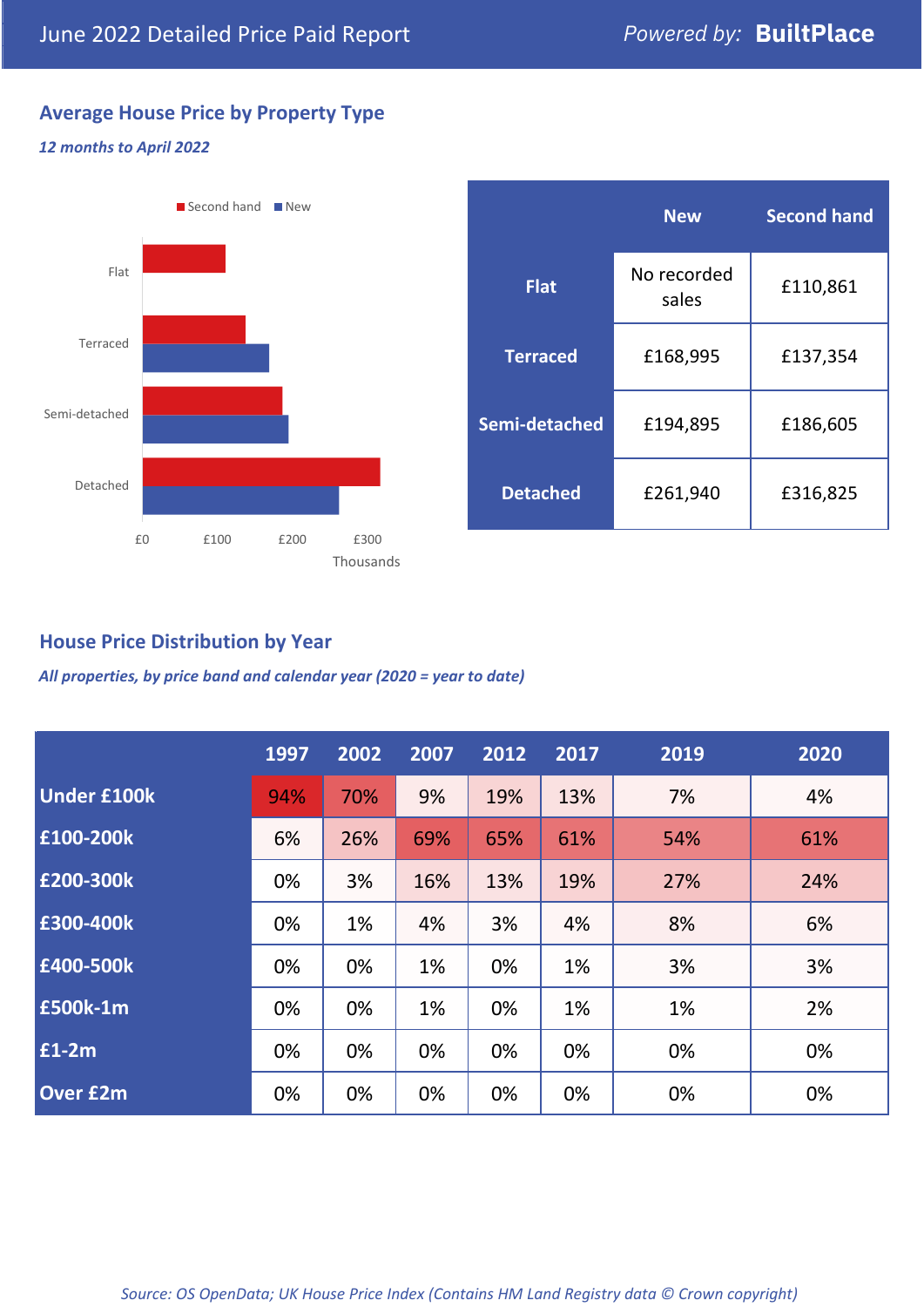## **Transactions (February 2022 data)**

*Annual Transactions, Indexed (2001-05 average = 100)*



There were 1,952 transactions in South Ribble during the 12 months to February 2022. This is 73% of the average from 2001-05 and suggests activity is below pre-downturn levels.

Transactions in South Ribble have fallen by 1.6% since 2014, compared to changes of +3.4% for North West and -7.7% for England.



#### *Cash and New Build Sales as % of Total, by Year*

*Note: The data on this page EXCLUDES transactions identified as transfers under a power of sale/repossessions, buy-to-lets (where they can be identified by a mortgage), and transfers to non-private individuals - i.e. it comprises only Land Registry 'A' data.*